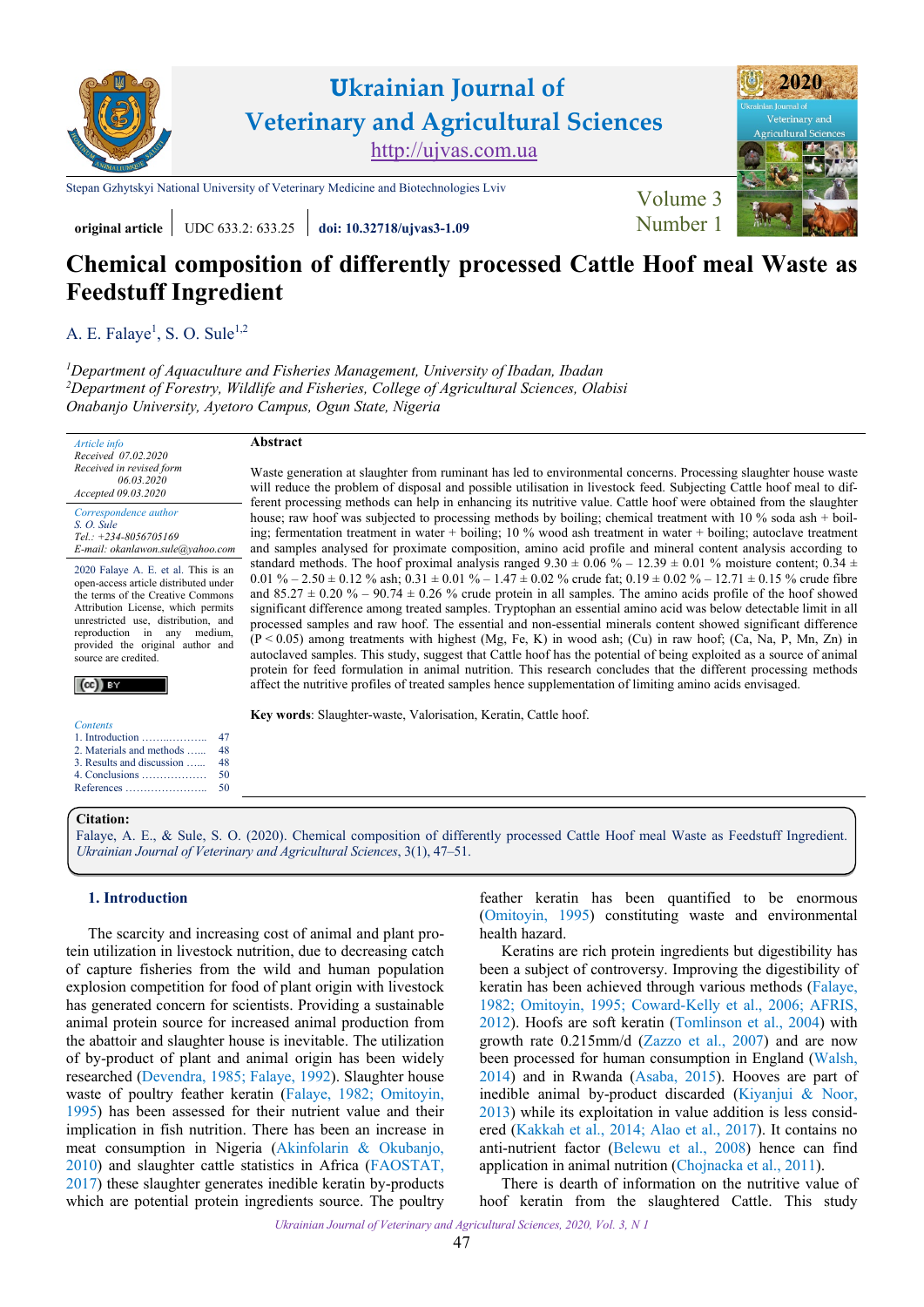<span id="page-1-0"></span>therefore assessed the proximate, amino acid and mineral content of Cattle hoof keratin subjected to different methods of processing.

## **2. Materials and methods**

## *Collection and processing of samples*

This research was conducted at the University of Ibadan, Department of Aquaculture and Fisheries Management. Samples of hoof were collected from the University Slaughter slab. Sand sediment was washed off samples and sundried for fourteen days ([Falaye, 1992](#page-3-0)) Cattle hoof were crushed to 4mm diameter by improvised plastic crusher. Crushed samples were milled using local burr mill grinder ([Sule & Odugbose, 2014](#page-4-0)). Milled samples (200 g each) were subjected to Chemical treatment method with soda ash (10 % sodium ash for 60 hours at 20 °C) [\(AFRIS, 2012\)](#page-3-0), fermentation treatment in water for 60hours ([Sotolu, 2008\)](#page-4-0), wood ash fermentation treatment ([Adejumo et al.,](#page-3-0) 2016) 10 % wood ash water for 60 hours, autoclave treatment only ([Omitoyin, 1995](#page-4-0)) in autoclave machine Model YX-280A for 1 hour at 150 psi and raw unprocessed hoof [\(Owen et al.,](#page-4-0) [1953a](#page-4-0)). All  $n = 5$  samples were boiled for one hour [\(AFRIS,](#page-3-0) [2012\)](#page-3-0) with the exception of autoclave treatment and oven dried at 50 °C for 8 hours.

## *Analytical procedure*

Samples were analysed for proximate, crude protein determination was by Kjeldahl technique of digestion, distillation and titration process used in Nitrogen determination and multiplied by conversion factor (Protein  $\%$  = Nitrogen Value in sample  $\times$  6.25). Fat determination was achieved by extraction method using petroleum ether for two and half hours in fat extraction machine, and calculated as (Fat  $\%$  = (weight<sub>2</sub> of cup – weight<sub>1</sub> of cup  $\times$  100)/Weight of sample. Crude fibre was determined as the material left over from the digestion of sample in sulphuric acid and repeating the process in potassium hydroxide using a Fibretec system set up, and drying the left over in a muffle furnace. Ash content analysis was by weighted samples in porcelain crucibles burnt to ashes in a muffle furnace for six hours at 500ºC. The residue was weighed and determined as ash content (Ash  $%$  = Final weight of crucible – Initial weight of crucible x 100). Moisture content determination was by the use of Annd Auto Analyser, (Model: ML50). The equipment was switched on to warm for one hour to set the drying temperature to 130 ºC. The weighing pan on analyser was tare and approximately 1g of well blended sample placed on the pan. The equipment is startup which automatically measures the moisture content and displays it on the screen in percentage. Nitrogen free extract determination was estimated by calculation, by determining the amount of material left after de-

## **Table 1**

Proximate analysis of differently processed Cattle Hoof

ducting the other contents. NFE  $\% = 100$  - (Crude Protein + Fat + Crude Fibre + Ash + Moisture). The metabolizable energy of samples were calculated according to (Pauzenga, 1985): ME (kcal/g) = (37 x Crude Protein) + (81.8 x Fat) + (35 x N.F.E). The gross energy of samples were determined by burning in a closed container (Bomb calorimeter) and heat produced from it were measured (AOAC, 2000).

## *Amino acid profile analysis*

The amino acid analyses of samples  $(n = 5)$ , were determined according to ([Benitez, 1989\)](#page-3-0). Weighed samples were dried to constant weight; fat extraction was done in soxhlet extraction apparatus using chloroform/methanol mixture of ratio 2:1 for fifteen hours. Fat extracted samples were weighed and hydrolysed with 7ml of 6NHCL expelling oxygen as nitrogen was introduced thus eliminating methionine and cysteine oxidation in hydrolysis process. The hydrolysed samples were sealed in glass ampoules and oven dried at 105 °C for 22 hours. The hydrolysate was dispensed into the cartridge of the analyser loaded into the Applied Biosystems PTH (phenylthiohydantoin Model 120A) amino acid analyser which calculates the peak area proportional to the concentration of each of the amino acids. During hydrolysis tryptophan an essential amino acid but was determined in sample by hydrolysing with 4.2M sodium hydroxide ([Robel, 1984\)](#page-4-0) and hydrolysate loaded in the analyser to determine tryptophan.

Mineral content analysis was conducted by wet ashing method, 0.5 g of the milled sample placed into a beaker with 10 ml mixture of nitric acid and perchloric acid added and placed on a heating mantle at 105 °C for 30 minutes and digested. The digest made up to 25ml with distilled water and sample read on Buck Scientific atomic absorption spectrophotometer (Model 210/211 VGP) to determine the concentration of the minerals at corresponding wavelengths and potassium read on a Jenway digital flame photometer (P7P model), while Phosphorus was determined by colorimetrically using Vanadomolybdate method and read on Spectrophotometer NIV 210.

*Statistical analysis*

The data were analysed using one–way analysis of variance (ANOVA), results from triplicate determination expressed as mean  $\pm$  standard error (SE) and significant differences tested with Duncan Multiple Range test at P-value of 0.05 using SPSS version 20.0.

## **3. Results and discussion**

#### **Results**

The proximate analysis of differently processed Cattle hoof (Table 1) showed significant difference  $(P<0.05)$ among all parameters analysed.

| Proximate analysis       | Soda ash hoof                | Wood ash hoof                    | Fermented hoof                  | Autoclaved hoof              | Raw hoof                    |
|--------------------------|------------------------------|----------------------------------|---------------------------------|------------------------------|-----------------------------|
| Crude protein $(\%)$     | $87.67 \pm 0.20^b$           | $86.53 \pm 0.23^{\circ}$         | $85.27 \pm 0.20$ <sup>d</sup>   | $90.20 \pm 0.13^{\circ}$     | $90.74 \pm 0.26^{\circ}$    |
| Fat $(\% )$              | $0.31 \pm 0.01^{\circ}$      | $0.54 \pm 0.02$ <sup>c</sup>     | $0.76 \pm 0.02^b$               | $0.40 \pm 0.01$ <sup>d</sup> | $1.47 \pm 0.02^{\text{a}}$  |
| Moisture content $(\% )$ | $10.70 \pm 0.12^{\circ}$     | $9.30 \pm 0.06^d$                | $9.30 \pm 0.12^d$               | $11.14 \pm 0.04^b$           | $12.39 \pm 0.01^{\circ}$    |
| Ash $(\% )$              | $0.38 \pm 0.01$ <sup>d</sup> | $0.34 \pm 0.01$ <sup>d</sup>     | $0.72 \pm 0.01$ °               | $0.99 \pm 0.01^{\rm b}$      | $2.50 \pm 0.12^{\text{a}}$  |
| Crude fibre $(\% )$      | $12.71 \pm 0.15^{\circ}$     | $3.19 \pm 0.06^{\circ}$          | $7.95 \pm 0.06^b$               | $1.72 \pm 0.14^d$            | $0.19 \pm 0.02^e$           |
| M. Energy (kcal/kg)      | $3269.15 \pm 7.00^{\circ}$   | $3238.38 \pm 6.88$ <sup>cd</sup> | $3217.16 \pm 5.59$ <sup>d</sup> | $3370.12 \pm 5.86^b$         | $3477.63 \pm 11.50^{\circ}$ |
| G. Energy (kcal/kg)      | $5642.20 \pm 0.00^{\circ}$   | $5163.30 \pm 0.00$ <sup>d</sup>  | $5320.00 \pm 0.00^{\circ}$      | $5506.70 \pm 0.00^b$         | $5597.64 \pm 0.00^{\circ}$  |

Values (means  $\pm$  SE) in a row with similar superscripts are not significantly different (P > 0.05)

*Ukrainian Journal of Veterinary and Agricultural Sciences, 2020, Vol. 3, N 1*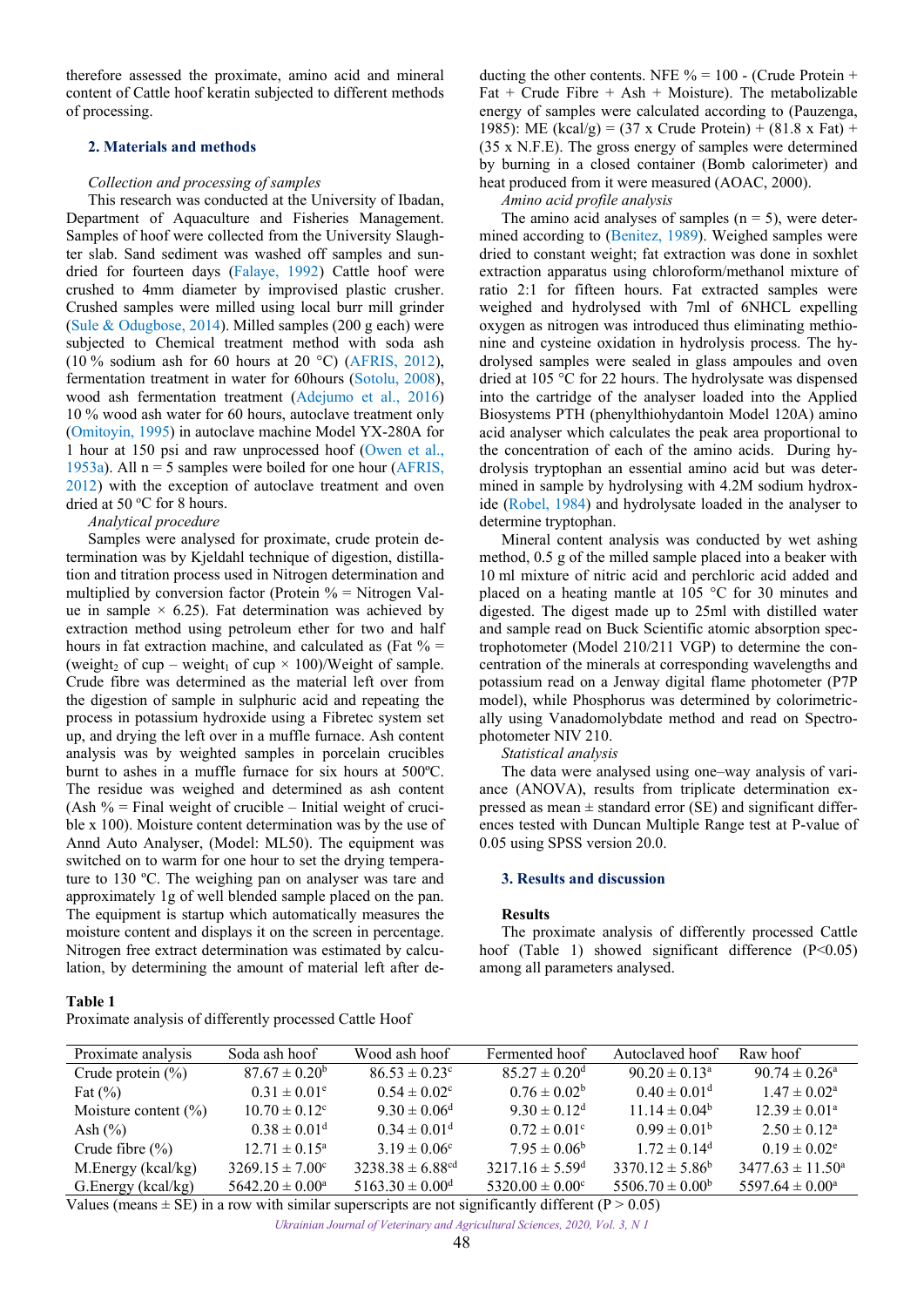The highest value of crude protein, fat, moisture content and ash was in raw hoof samples while crude fibre was highest in soda ash treated sample.

Significant difference ( $P < 0.05$ ) was observed in the Essential Amino Acid (EAA) Table 2 lysine, histidine and threonine for fermented hoof and methionine, arginine, isoleucine leucine (EAA); aspartic, serine, glutamic acid,

# alanine, tyrosine and glycine Non-Essential Amino Acid (NEAA) of raw hoof; soda ash treatment significant difference  $(P < 0.05)$  of valine and proline while wood ash was significantly different ( $P < 0.05$ ) for phenylalanine and cysteine in all treatments. Tryptophan was not detected in all samples analysed.

# **Table 2**

Amino acid profile of differently processed Cattle Hoof meal (g/100g)

| EAA           | *AFRIS horn/hoof | Soda ash hoof                | Wood ash hoof                 | Fermented hoof               | Autoclaved hoof              | Raw hoof                     |
|---------------|------------------|------------------------------|-------------------------------|------------------------------|------------------------------|------------------------------|
| Lysine        | 4.8              | $4.61 \pm 0.06$ <sup>c</sup> | $4.93 \pm 0.04^b$             | $5.04 \pm 0.02^{\rm a}$      | $4.03 \pm 0.00$ <sup>d</sup> | $4.61 \pm 0.01$ <sup>c</sup> |
| Histidine     | 1.2              | $1.15 \pm 0.03^b$            | $1.15 \pm 0.00^b$             | $1.28 \pm 0.01^a$            | $1.02 \pm 0.01$ <sup>c</sup> | $1.15 \pm 0.02^b$            |
| Arginine      | 9.8              | $9.98 \pm 0.01^b$            | $8.95 \pm 0.02$ <sup>d</sup>  | $9.81 \pm 0.01$ <sup>c</sup> | $8.94 \pm 0.00$ <sup>d</sup> | $10.49 \pm 0.01^{\text{a}}$  |
| Threonine     | 4.8              | $5.00 \pm 0.00^{\circ}$      | $4.83 \pm 0.02$ <sup>d</sup>  | $5.63 \pm 0.02^{\rm a}$      | $4.66 \pm 0.02^e$            | $5.38 \pm 0.02^b$            |
| Valine        | 5.7              | $6.14 \pm 0.02^{\text{a}}$   | $6.02 \pm 0.02$ <sup>ab</sup> | $5.49 \pm 0.02$ <sup>c</sup> | $5.03 \pm 0.02$ <sup>d</sup> | $5.90 \pm 0.10^b$            |
| Methionine    | 2.2              | $2.19 \pm 0.03^{ab}$         | $2.03 \pm 0.00^{\circ}$       | $2.08 \pm 0.03^{\circ}$      | $2.14 \pm 0.01^b$            | $2.24 \pm 0.01^a$            |
| Isoleucine    | 4.1              | $3.93 \pm 0.02$ <sup>c</sup> | $3.67 \pm 0.03$ <sup>d</sup>  | $4.12 \pm 0.00^{\text{a}}$   | $3.99 \pm 0.02^b$            | $4.12 \pm 0.01^{\text{a}}$   |
| Leucine       | 9.1              | $8.87 \pm 0.01^{\text{a}}$   | $8.40 \pm 0.08^b$             | $7.76 \pm 0.01$ <sup>c</sup> | $7.47 \pm 0.04$ <sup>d</sup> | $8.93 \pm 0.01^a$            |
| Phenylalanine | 3.4              | $3.19 \pm 0.00^b$            | $3.55 \pm 0.01^a$             | $3.19 \pm 0.00^b$            | $3.19 \pm 0.00^b$            | $3.19 \pm 0.00^b$            |
| Tryptophan    | ND               | <b>BDL</b>                   | <b>BDL</b>                    | <b>BDL</b>                   | <b>BDL</b>                   | <b>BDL</b>                   |
| <b>NEAA</b>   |                  |                              |                               |                              |                              |                              |
| Aspartic acid | 7.9              | $8.13 \pm 0.02$ <sup>c</sup> | $8.31 \pm 0.02^b$             | $8.31 \pm 0.06^b$            | $7.81 \pm 0.01$ <sup>d</sup> | $8.43 \pm 0.01^a$            |
| Serine        | 7.0              | $6.86 \pm 0.01^b$            | $6.59 \pm 0.02$ <sup>c</sup>  | $6.21 \pm 0.06^{\rm d}$      | $6.26 \pm 0.09$ <sup>d</sup> | $7.34 \pm 0.05^{\rm a}$      |
| Glutamic acid | 16.4             | $15.30 \pm 0.02^b$           | $14.53 \pm 0.01$ <sup>d</sup> | $14.84 \pm 0.01^{\circ}$     | $13.02 \pm 0.01^e$           | $15.89 \pm 0.03^a$           |
| Proline       | 6.1              | $6.60 \pm 0.01^{\text{a}}$   | $6.29 \pm 0.02$ <sup>c</sup>  | $6.39 \pm 0.01^b$            | $5.48 \pm 0.02$ <sup>d</sup> | $6.39 \pm 0.02^b$            |
| Alanine       | 5.1              | $4.63 \pm 0.04^{\rm a}$      | $4.32 \pm 0.02^b$             | $4.70 \pm 0.03^{\text{a}}$   | $4.70 \pm 0.02^{\text{a}}$   | $4.70 \pm 0.02^a$            |
| Cysteine      | 1.0              | $0.97 \pm 0.01^{\rm b}$      | $1.09 \pm 0.02^{\text{a}}$    | $0.85 \pm 0.01^{\circ}$      | $0.85 \pm 0.00^{\circ}$      | $0.97 \pm 0.01^{\rm b}$      |
| Tyrosine      | 4.6              | $4.39 \pm 0.02^b$            | $4.21 \pm 0.01$ <sup>c</sup>  | $3.96 \pm 0.01$ <sup>d</sup> | $3.78 \pm 0.01^e$            | $4.64 \pm 0.00^{\rm a}$      |
| Glycine       | 6.9              | $6.22 \pm 0.13^b$            | $5.84 \pm 0.01$ <sup>c</sup>  | $6.51 \pm 0.01^a$            | $5.37 \pm 0.02$ <sup>d</sup> | $6.51 \pm 0.01^a$            |

EAA: essential amino acid; NEAA: Non-essential amino acid; ND: Not detected; BDL: Below detectable limit Values (means  $\pm$  SE) in a row with similar superscripts are not significantly different (P > 0.05)

Source: \*AFRIS/Feedipedia 2017

In Table 3 both macro and micro mineral content of sample and processed treatments showed ranged variations. Autoclaved treatment was highest and significantly different (P<0.05) in Ca, P, Na, Mn and Zn; Wood ash treatment had

highest values for K, Mg and Fe while the raw sample Cu content was highest which also showed significantly difference (P<0.05) in processed sample.

## **Table 3**

Mineral profile of differently processed Cattle Hoof

| Mineral analysis      | Soda ash hoof                  | Wood ash hoof                | Fermented hoof                | Autoclaved hoof               | Raw hoof                       |
|-----------------------|--------------------------------|------------------------------|-------------------------------|-------------------------------|--------------------------------|
| Calcium $(\%)$        | $5.30 \pm 0.17$ <sup>e</sup>   | $21.60 \pm 0.23^b$           | $16.20 \pm 0.15^{\circ}$      | $25.10 \pm 0.27$ <sup>a</sup> | $13.00 \pm 0.12$ <sup>d</sup>  |
| Phosphorus $(\% )$    | $5.50 \pm 0.31$ <sup>d</sup>   | $7.40 \pm 0.21$ °            | $3.70 \pm 0.21$ <sup>e</sup>  | $14.60 \pm 0.48^{\circ}$      | $8.70 \pm 0.06^b$              |
| Potassium $(\% )$     | $0.60 \pm 0.00$ <sup>d</sup>   | $12.00 \pm 0.12^{\text{a}}$  | $0.70 \pm 0.00$ <sup>d</sup>  | $4.60 \pm 0.15$ <sup>c</sup>  | $7.80 \pm 0.23^b$              |
| Sodium $(\%)$         | $3.70 \pm 0.10^b$              | $2.10 \pm 0.10^{\circ}$      | $1.70 \pm 0.06^{\rm d}$       | $9.00 \pm 0.21$ <sup>a</sup>  | $1.50 \pm 0.00$ <sup>d</sup>   |
| Magnesium $(\%)$      | $2.80 \pm 0.10^d$              | $12.10 \pm 0.15^{\text{a}}$  | $9.20 \pm 0.12^b$             | $3.20 \pm 0.00^{\circ}$       | $3.50 \pm 0.00^{\circ}$        |
| Manganese (mg/kg)     | $3.00 \pm 0.00$ <sup>d</sup>   | $7.50 \pm 0.32^b$            | $5.00 \pm 0.10^{\circ}$       | $24.0 \pm 0.10^a$             | $1.00 \pm 0.00^e$              |
| $\text{Zinc}$ (mg/kg) | $0.77 \pm 0.01^{\circ}$        | $0.68 \pm 0.00$ <sup>d</sup> | $0.63 \pm 0.00^{\circ}$       | $0.91 \pm 0.01^{\circ}$       | $0.83 \pm 0.01^{\rm b}$        |
| Copper $(mg/kg)$      | $0.85 \pm 0.00^b$              | $0.80 \pm 0.00$ <sup>c</sup> | $0.80 \pm 0.00^{\circ}$       | $0.88 \pm 0.00^6$             | $2.45 \pm 0.32^{\circ}$        |
| Iron $(mg/kg)$        | $256.50 \pm 0.72$ <sup>c</sup> | $307.50 \pm 0.90^{\text{a}}$ | $19.90 \pm 0.12$ <sup>e</sup> | $286.00 \pm 0.72^b$           | $115.00 \pm 0.58$ <sup>d</sup> |

Values (means  $\pm$  SE) in a row with similar superscripts are not significantly different (P > 0.05)

# **Discussion**

# *1. Proximate Composition*

The processing methods used in this study compared to ([Owen et al.,](#page-4-0) 1953a; [Falaye, 1982;](#page-3-0) [Omitoyin, 1995](#page-3-0); [Cow](#page-3-0)[ard-kelly et al., 2006;](#page-3-0) [Sotolu, 2008\)](#page-4-0). Feather meal [\(Adejumo](#page-3-0) [et al.,](#page-3-0) 2016) was also subjected to wood ash processing method. These were carried out in order to break the disulphide bond which makes keratin product protein unavailable for usage by livestock. The crude protein were higher than

*Ukrainian Journal of Veterinary and Agricultural Sciences, 2020, Vol. 3, N 1* that reported for mixture of horn and hoof meal 88.6 % [\(Gohl, 1981\)](#page-3-0); feather meal 81.15 % ([Falaye, 1982](#page-3-0)); 83.02 % [\(Omitoyin, 1995\)](#page-4-0); and lower than that of ([AFRIS, 2012](#page-3-0)) 93.3 % for Cattle horn and hoof and [\(Assis et al.,](#page-3-0) 2017) 91.67 % for buffalo hoof but within the range reported for raw hoof 92.38 % by [\(Owen et al.,](#page-4-0) 1953a). The fat content was lower than that reported by ([Falaye, 1982\)](#page-3-0) 6.7 %; [\(Omitoyin, 1995](#page-4-0)) 1.84 %; [\(AFRIS, 2012\)](#page-3-0) 4.7 %; ([Adejumo](#page-3-0)  [et al., 2016\)](#page-3-0) 5.19 %; while ash in raw hoof was similar to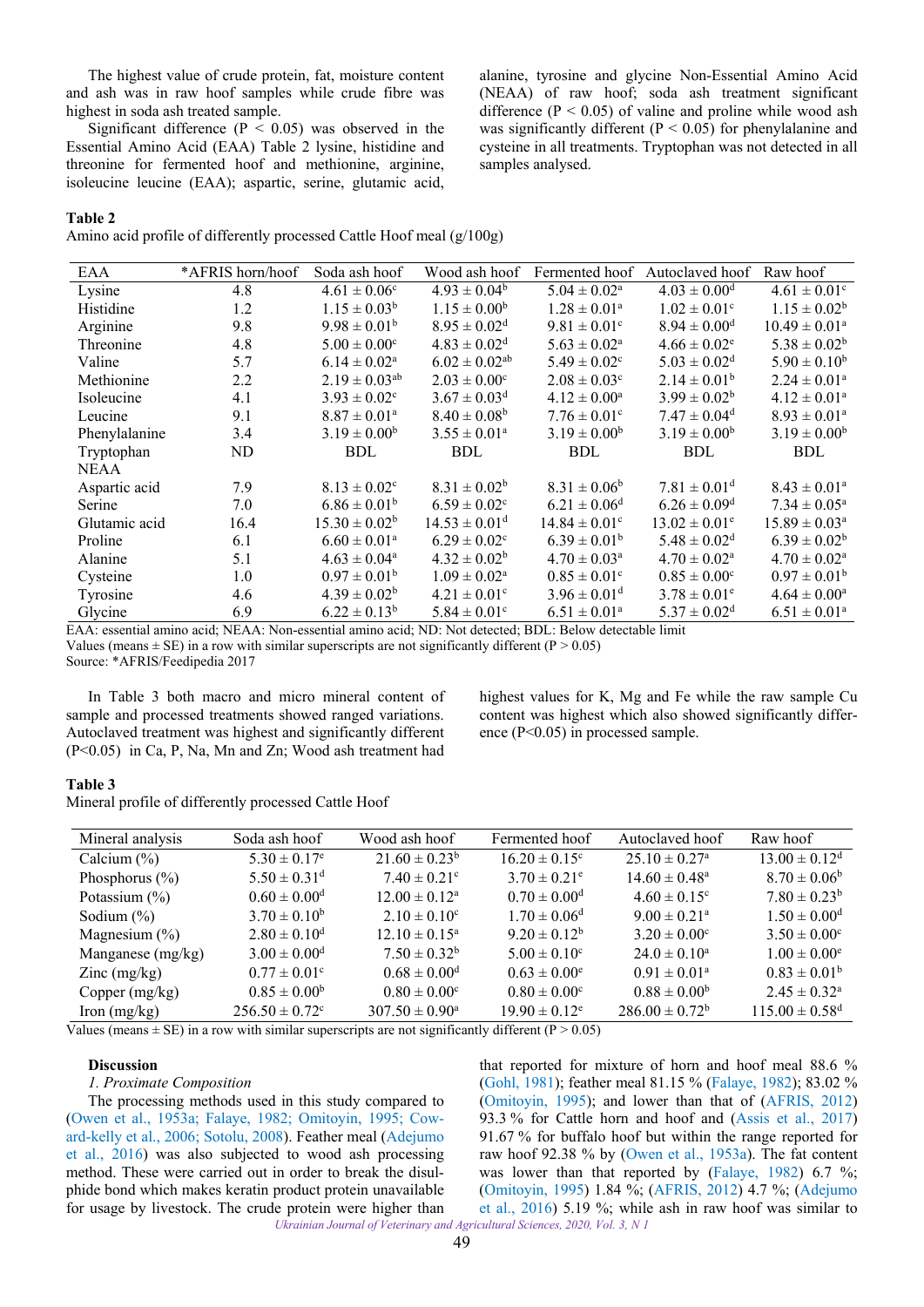<span id="page-3-0"></span>that of raw feather 2.34 % (Omitoyin, 1995) but lower to (Adejumo et al., 2016). The crude fibre in soda ash, wood ash and fermented hoof were higher than that reported by (Falaye, 1982; [Omitoyin, 1995\)](#page-4-0) 1.5; 2.3 respectively; while autoclaved and raw hoof were lower in comparison to the Scientists and (Adejumo et al., 2016) reported feather meal to contain no fibre which is not in line with this study. The different processing methods had effect on the nutritive constituents and this may be due to the action of catalytic enzyme (Kida et al., 1995) in the processes as raw hoof without processing showed significant difference  $(P < 0.05)$ among treatments except for its crude fibre content which was the lowest.

## *2. Amino Acid Composition*

The EAA lysine for fermented hoof and methionine for raw hoof in all treatments, and the NEAA cysteine, proline and serine were similar to the observation of (AFRIS, 2012). Comparing the result of (Adejumo et al., 2016) it was observed that arginine, lysine, methionine, threonine in this study were higher in values than reported for feather meal 5.13 %; 2.89 %; 1.09 %; 4.02 %; cysteine, isoleucine in feather meal were higher in values than hoof meal while leucine and valine compared significantly with some treatment for this study. The amino acid compared favourably with (AFRIS, 2012) while tryptophan detected in feather meal in low amount 0.56 % (Adejumo et al., 2016) was below detectable limit in all sample of hoof and consistent to (AFRIS, 2012) that reported cattle horn/hoof with not tryptophan. Methods of processing and acidic process of amino acid determination has been reported to leads to loss of tryptophan and also affect the content of different samples ([Wang & Parsons, 1997](#page-4-0); Coward-Kelly et al., 2006). The variations observed in this study agreed with other Scientists that processing methods have effect on amino acid composition of keratin.

## *3. Mineral Composition*

The methods used affected all the minerals analysed for, as the ash content in proximate composition was low which resulted in low mineralisation this supports the findings of ([Owen et al., 1953a; 1953b\)](#page-4-0) higher mineralization of hoof in soil due to heat treatment. There were however variations in the minerals of this study to that of (Gohl, 1981; AFRIS, 2012; Assis et al., 2017).

# **4. Conclusions**

The methods employed in processing cattle hoof did not lower nutritional quality values from that reported in literatures. These methods can be used in production of quality protein from hoof keratin that can be utilized in livestock feedstuff as a means of feed cost reduction, environmental waste amelioration and provision of quality animal protein for livestock dietary needs.

## **References**

- [Adejumo, I. O., Adetunji, C. O., Ogundipe, K. & Osademe, S. O.](http://joas.agrif.bg.ac.rs/archive/article/453) (2016). Chemical composition and amino acid profile of differently processed Feather meal. *Journal of Agricultural Sciences*, 61(3), 237–246. http://joas.agrif.bg.ac.rs/archive/ article/453.
- [AFRIS \(2012\). Animal Feed Resources Information System, Cattle](https://www.feedipedia.org/node/216) Hoof and Horn Meal. [https://www.feedipedia.org/node/216.](https://www.feedipedia.org/node/216) Date accessed 29/1/2019.
- [Akinfolarin, B. O. & Okubanjo A. O. \(2010\). Human Population](http://www.actasatech.com/index.php?q=journal.view.94) Growth Rate and Meat Supply in Lagos state (1991–2000). *Acta. SATECH*, 3 (2) 19–24. http://www.actasatech.com/ index.php?q=journal.view.94.
- [Alao, B. O., Falowo, A. B., Chulayo, A. & Muchenje, V. \(2017\).](https://doi.org/10.3390/su9071089) The Potentials of Animal By-products in Food Systems: Production, Prospects and Challenges. *Sustainability*, 9(7), 1089. doi: 10.3390/su9071089.
- AOAC (2000) Official Methods of Analysis. (Association of Official Analytical Chemicals 17th ed. Gaithersburg, Maryland, USA, AOAC International. Arlington, Virginia, USA, by AOAC International.
- [Asaba, S. \(2015\). Why you should not throw away Cow hooves.](http://www.newtimes.co.rw/section/read/191624) The New Times Rwanda. August 17. http://www.newtimes.co.rw/section/read/191624. date accessed 8/11/2018.
- [Assis, B. M., Vulcani, V. A. S., Silva, L. A. F., Dias, M., Pancotti,](https://doi.org/10.1590/1678-4162-9259) A., Lima, C. R. O., & Rabelo, R. E. (2017). Biochemical composition of the hoof capsule of buffaloes and its influence on hoof quality. *Arquivo Brasileiro de Medicina Veterinária e Zootecnia*, 69(1), 57–64[. doi: 10.1590/1678-4162-9259.](https://doi.org/10.1590/1678-4162-9259)
- [Belewu, M. A., Asafa, A. R., & Ogunleke, F. O. \(2008\). Processing](https://doi.org/10.3923/biotech.2008.589.591)  of feather meal by solid state fermentation. *Biotechnology*, 7(3), 589–591. doi: [10.3923/biotech.2008.589.591.](http://dx.doi.org/10.3923/biotech.2008.589.591)
- Benitez, L. V. (1989). Amino Acid and Fatty Acid Profiles in Aquaculture Nutrition Studies, In S.S. De Silva (ed.) Fish Nutrition Research in Asia. Proceedings of the Third Asian Fish Nutrition Network Meeting. Asian Fisheries Society, Manila, Philippines. *Special Publication*, 4, 23–35.
- Chojnacka, K., Górecka, H., Michalak, I., & Górecki, H. (2011). A [review: valorization of keratinous materials.](https://doi.org/10.1007/s12649-011-9074-6) *Waste and Biomass Valorization*, 2(3), 317–321. doi: [10.1007/s12649-](https://doi.org/10.1007/s12649-011-9074-6) [011-9074-6.](https://doi.org/10.1007/s12649-011-9074-6)
- Coward-Kelly, G., Chang, V. S., Agbogbo, F. K., & Holtzapple, [M. T. \(2006\). Lime treatment of keratinous materials for the](https://doi.org/10.1016/j.biortech.2005.05.021) generation of highly digestible animal feed: 1. Chicken feathers. *Bioresource Technology*, 97(11), 1337–1343. doi: [10.1016/j.biortech.2005.05.021.](https://doi.org/10.1016/j.biortech.2005.05.021)
- Devendra, C. (1985). Non-conventional Feed Resources in Asia and the Pacific. FAO/Regional Animal Production and Health Commission for Asia, the Far-East and South-West Pacific (APHCA) Bangkok. Publication 6. Pp. 105
- Falaye, A. E. (1982). The use of Hydrolysed Feather meal alone or in combination with supplemental amino acids, as dietary protein source for Tilapia Oreochromis niloticus. M.Sc. Dissertation, Institute of Aquaculture, University of Stirling, Stirling, Scotland.
- [Falaye, A. E. \(1992\). Utilization of Agro-industrial Wastes as Fish](http://aquaticcommons.org/3350) Feedstuffs in Nigeria. In Proceedings of the 10th Annual Conference of the FISON, Abeokuta, 16–20, November, 1992. pg. 47–46. http://aquaticcommons.org/3350.
- FAOSTAT (2017). Producing Animals/Slaughtered (Head) Nigeria. FAO Statistics Division.
- Gohl, B. (1981). Tropical feeds: feed information summaries and nutritive values. FAO, Rome.
- [Kakkah, P., Madhan, B., & Shanmugam, G. \(2014\). Extraction and](https://doi.org/10.1186/2193-1801-3-596)  Characteriszation of Keratin from bovine hoof: A potential material for biomedical applications. *Springerplus,* 3, 596. doi: 10.1186/2193-1801-3-596.
- [Kida, K., Morimura, S., Noda, J., Nishida, Y., Imai, T., & Otagirf,](https://doi.org/10.1016/0922-338X(96)80923-8) M. (1995). Enzymatic Hydrolysis of the Horn and Hoof of Cow and Buffalo. *Journal of Fermentation and Bioengineering,* 80(5), 338X(96)80923-8.
- Kinyanjui, W., & Noor, M. S. (2013). From Waste to Employment [Opportunities and Wealth Creation: A Case Study of](https://doi.org/10.4236/fns.2013.412165) Utilization of Livestock By-Products in Hargeisa, Somaliland. *Food and Nutrition Sciences*, 4(12), 1287–1292. doi: 10.4236/fns.2013.412165.